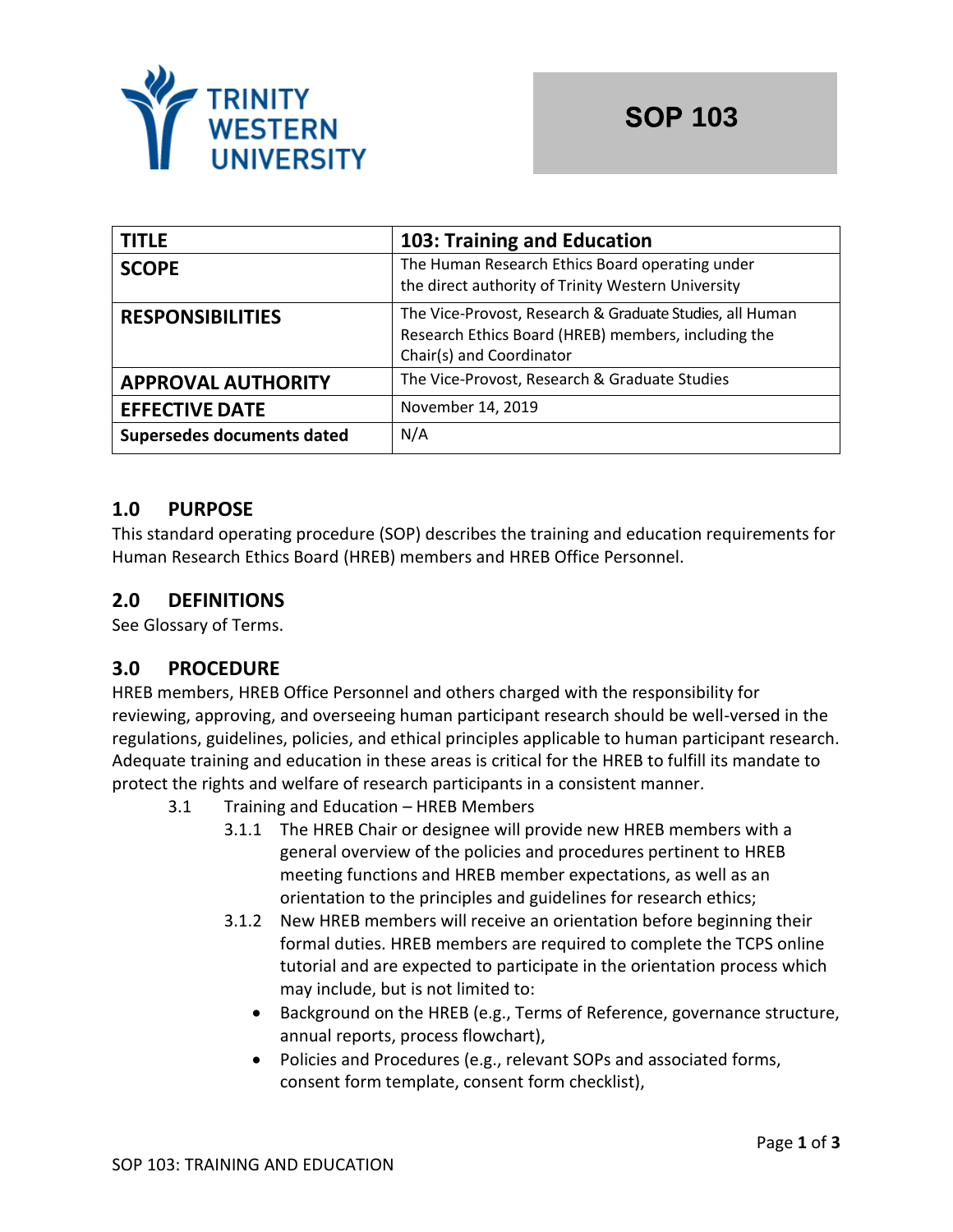

- Member information (e.g., meeting schedule, membership list, information and guidelines for members, reviewer guide),
- Regulatory and guidance documents,
- Other member-specific information (e.g., copy of signed confidentiality and conflict of interest agreement, membership appointment letter),
- Resource information (e.g., list of training and education references, relevant articles, etc.);
- 3.1.3 As part of their orientation, new HREB members will be offered the opportunity to observe at least one HREB meeting prior to commencing their HREB member duties;
- 3.1.4 HREB members are encouraged to attend conferences and other educational sessions pertaining to human participant research protection, such as the Canadian Association of Human Research Ethics Board (CAREB) annual general meeting and CAREB regional meetings. The HREB office will support such activities to the extent possible and as appropriate to the responsibilities of HREB members and HREB Office Personnel. Conference attendance is based on availability of funding and other practical considerations (e.g., timing, conference location);
- 3.1.5 Ongoing ethics education in areas germane to the HREB members' responsibilities may be provided at HREB meetings;
- 3.1.6 New or revised policies and SOPs will be disseminated to the new HREB members;
- 3.1.7 HREB members are encouraged to engage in self-directed learning in research ethics and in the conduct of research to enhance their ability to fulfill their responsibilities.
- 3.2 Training and Education HREB Office Personnel
	- 3.2.1 The HREB Chair or designee will provide new HREB Office Personnel with an overall orientation to the HREB including a general overview of the policies and procedures pertinent to their role in support of the HREB;
	- 3.2.2 New HREB Office Personnel will receive an orientation package. Before commencing their official duties in the HREB office, HREB Office Personnel are expected to read and become familiar with the information;
	- 3.2.3 New HREB Office Personnel will receive training on the HREB SOPs and will be expected to be knowledgeable and compliant with the SOPs;
	- 3.2.4 New HREB Office Personnel are required to complete the TCPS online tutorial, and are encouraged to complete additional and ongoing relevant education and training in research ethics and in the conduct of research;
	- 3.2.5 HREB Office Personnel are encouraged to attend conferences and educational sessions pertaining to human participant research